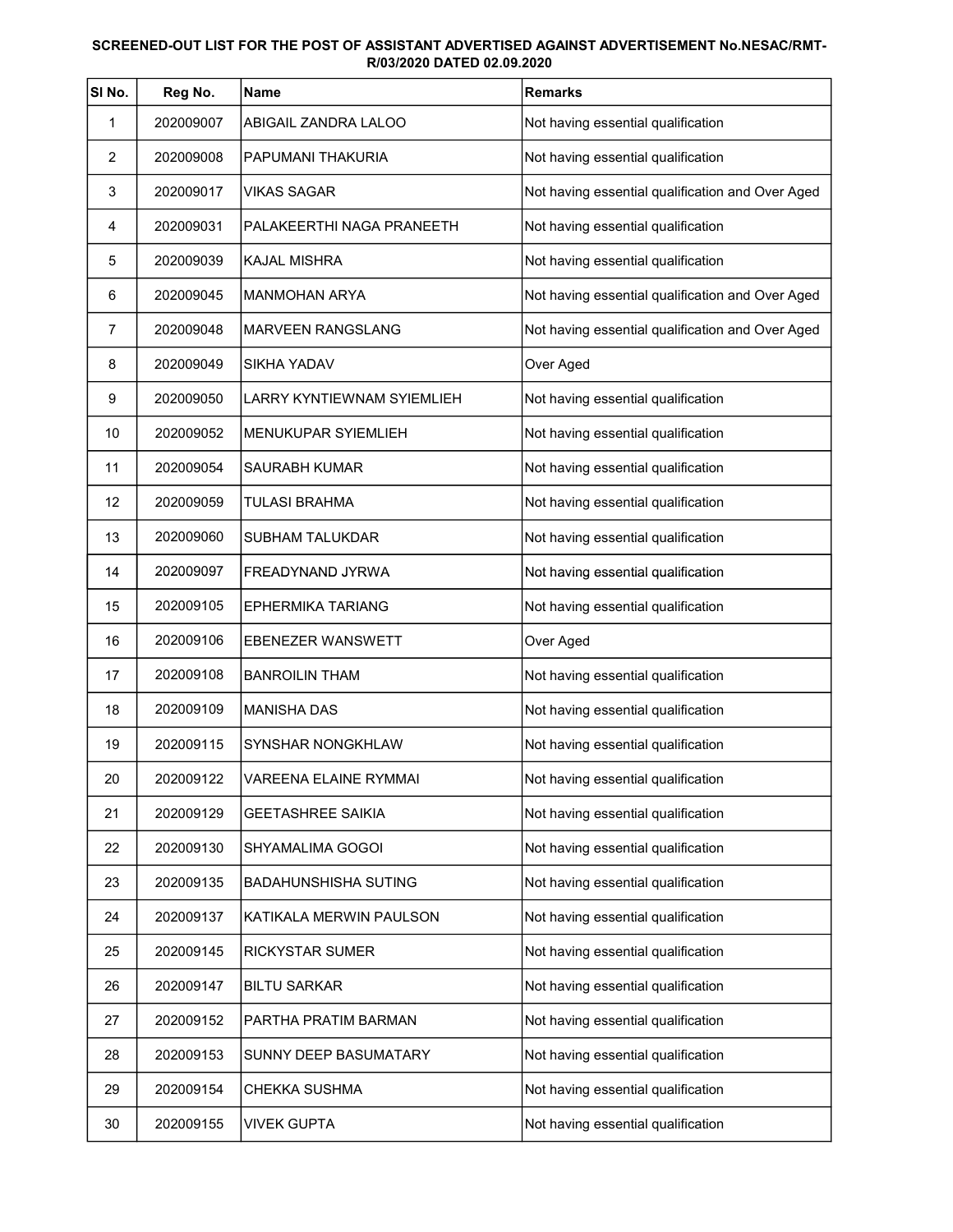| 31 | 202009160 | <b>TANDRA MONDAL</b>          | Not having essential qualification                                 |
|----|-----------|-------------------------------|--------------------------------------------------------------------|
| 32 | 202009163 | <b>BIONDI JEFFREY LAMARE</b>  | Not having essential qualification                                 |
| 33 | 202009167 | <b>SUMIT KUMAR CHOUHAN</b>    | Over Aged                                                          |
| 34 | 202009168 | <b>KYRSHANLANG RUMNONG</b>    | Not having essential qualification                                 |
| 35 | 202009180 | DAKAMANBHA RYNGKHLEM          | Not having essential qualification                                 |
| 36 | 202009185 | <b>DIFORLAND WAHLANG</b>      | Not having essential qualification                                 |
| 37 | 202009194 | TAMANNA MEENA                 | Not having essential qualification                                 |
| 38 | 202009205 | AAKASH KUMAR                  | Not having essential qualification                                 |
| 39 | 202009206 | <b>ABHISHEK BASAK</b>         | Not having essential qualification                                 |
| 40 | 202009209 | VIKAS DHAMA                   | Not having essential qualification                                 |
| 41 | 202009212 | <b>ARNAB SAHA</b>             | Not having essential qualification                                 |
| 42 | 202009213 | <b>GOBIDESI SRINADH</b>       | Not having essential qualification                                 |
| 43 | 202009214 | <b>ARYA MOHAN</b>             | Over Aged                                                          |
| 44 | 202009217 | <b>HEMANT MEENA</b>           | Not having essential qualification                                 |
| 45 | 202009221 | <b>MANISH GOAL</b>            | Not having essential qualification and over aged.                  |
| 46 | 202009230 | <b>SWARUPA GANESH MORE</b>    | Over Aged                                                          |
| 47 | 202009237 | RAVVA SRI SAI MOUNIKA         | Not having essential qualification                                 |
| 48 | 202009242 | <b>BANIENGSKHEM D NONGRUM</b> | Not having essential qualification                                 |
| 49 | 202009243 | PRIYANKA DEVNATH              | Over Aged                                                          |
| 50 | 202009244 | KATTAKURI CHANDANA SAI SREE   | Not having essential qualification                                 |
| 51 | 202009247 | NUNSAVATH BHANU PRASAD        | Not having essential qualification                                 |
| 52 | 202009250 | PREETAM RAAJ TALUKDAR         | Not having essential qualification                                 |
| 53 | 202009251 | JITHIN NAMBIAR                | Not having essential qualification                                 |
| 54 | 202009253 | <b>MARTYL DONDOR WARJRI</b>   | Not having essential qualification                                 |
| 55 | 202009254 | <b>MANAS RANJAN TARAI</b>     | Not having essential qualification                                 |
| 56 | 202009260 | SALLYIA LYNGDOH NONGLAIT      | Not having essential qualification                                 |
| 57 | 202009262 | <b>SUGANTHI A</b>             | Over Aged                                                          |
| 58 | 202009279 | NADIA KHARKONGOR              | Not having essential qualification                                 |
| 59 | 202009287 | <b>NARESH MITTAKANTI</b>      | Not having essential qualification                                 |
| 60 | 202009288 | NOVERWELL SUTING              | Not having essential qualification                                 |
| 61 | 202009292 | RATHVA SANJAYKUMAR BHIMSINH   | Not having essential qualification                                 |
| 62 | 202009295 | <b>DEEPIKA SONI</b>           | Name mentioned in Application is different from<br>the Certificate |
| 63 | 202009300 | <b>BHAVYA M K</b>             | Over Aged                                                          |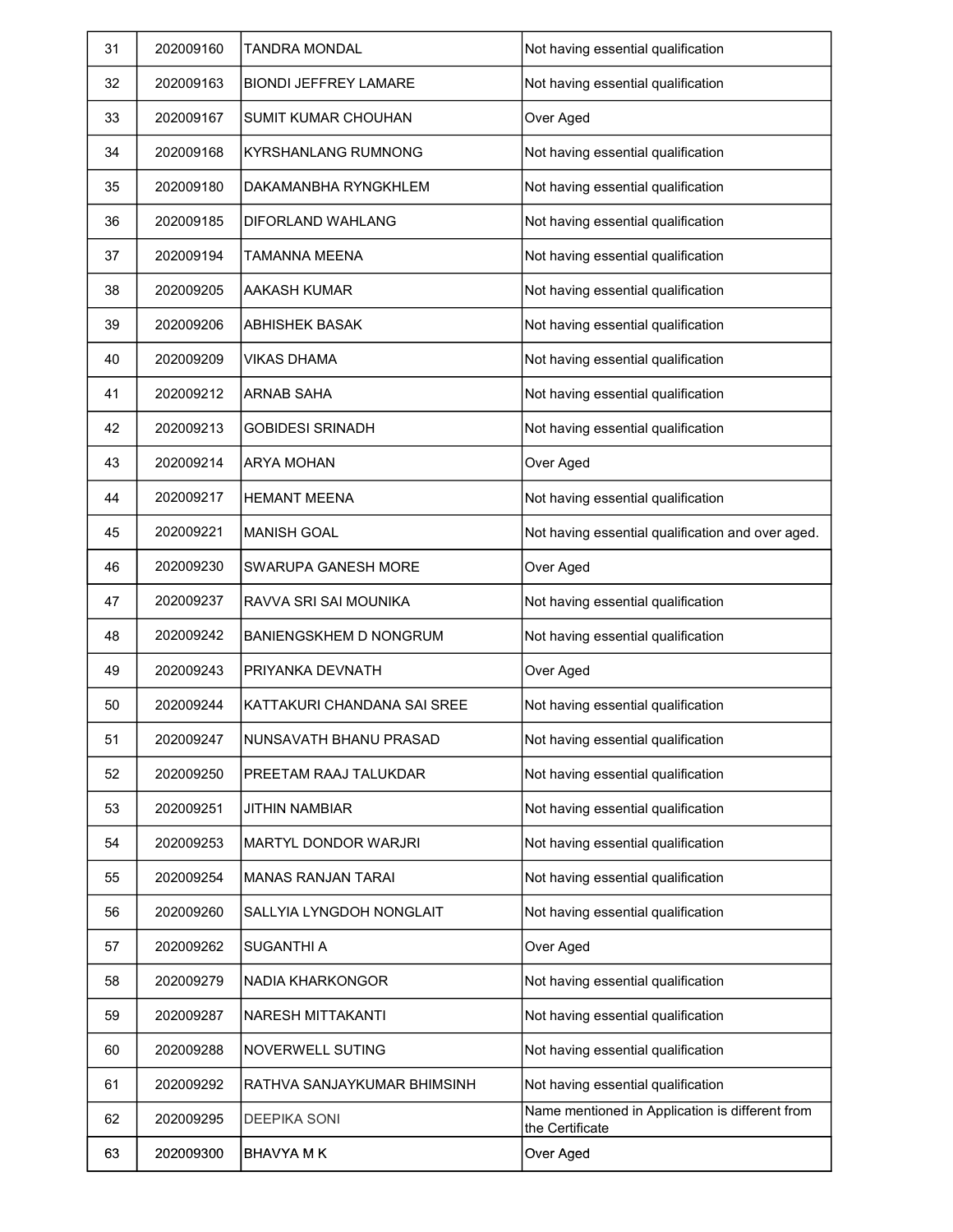| 64 | 202009303 | <b>GANESH KUMAR M</b>        | Not having essential qualification |
|----|-----------|------------------------------|------------------------------------|
| 65 | 202009305 | UTPAL DAS                    | Over Aged                          |
| 66 | 202009309 | <b>MEBADARI PASWET</b>       | Not having essential qualification |
| 67 | 202009313 | PODUGU TEJASWINI             | Over Aged                          |
| 68 | 202009320 | <b>NEERAJ KUMAR</b>          | Not having essential qualification |
| 69 | 202009323 | RAHUL KUMAR GUPTA            | Over Aged                          |
| 70 | 202009326 | RANJIT KUMAR CHANDRAVANSHI   | Over Aged                          |
| 71 | 202009330 | <b>SEND ADMAN MOMIN</b>      | Not having essential qualification |
| 72 | 202009331 | <b>HEMRAJ MEENA</b>          | Not having essential qualification |
| 73 | 202009339 | <b>SUNIL KUMAR</b>           | Not having essential qualification |
| 74 | 202009350 | <b>FARHA KHAN</b>            | Not having essential qualification |
| 75 | 202009352 | CHALAMCHARLA VENU GOPAL      | Not having essential qualification |
| 76 | 202009353 | <b>IAINEH KUPAR KHONGWIR</b> | Not having essential qualification |
| 77 | 202009362 | SONIYA K J                   | Over Aged                          |
| 78 | 202009364 | <b>NEERAJ MARTOLIA</b>       | Not having essential qualification |
| 79 | 202009365 | <b>IATEILANG SHANGPLIANG</b> | Not having essential qualification |
| 80 | 202009367 | RAYNIER L D DIENGDOH         | Not having essential qualification |
| 81 | 202009368 | PRADEEP KUMAR YADAV          | Over Aged                          |
| 82 | 202009374 | VARSHA U SINGH               | Not having essential qualification |
| 83 | 202009385 | PRITESH SUBHASH THAKUR       | Not having essential qualification |
| 84 | 202009394 | ARMY STAR NONGKHLAW          | Not having essential qualification |
| 85 | 202009395 | SUBHANKAR M NONGSIEJ         | Not having essential qualification |
| 86 | 202009397 | KHRAWKUPAR LYNGKHOI          | Not having essential qualification |
| 87 | 202009398 | <b>IDARILANG SYIEMLIEH</b>   | Not having essential qualification |
| 88 | 202009400 | <b>BIKRAM KUMAR SINGH</b>    | Over Aged                          |
| 89 | 202009401 | <b>DINESHKUMAR</b>           | Over Aged                          |
| 90 | 202009408 | ABHISHEK KUMAR               | Over Aged                          |
| 91 | 202009410 | <b>ENDURI ISRAEL</b>         | Over Aged                          |
| 92 | 202009411 | <b>RAVISH KUMAR NIGAM</b>    | Over Aged                          |
| 93 | 202009417 | REKHA BORPATRAGOHAIN         | Over Aged                          |
| 94 | 202009418 | <b>IBADAHUN KHONGWIR</b>     | Not having essential qualification |
| 95 | 202009430 | <b>KUNAL ROY</b>             | Over Aged                          |
| 96 | 202009437 | <b>SHIVANI RASTOGI</b>       | Not having essential qualification |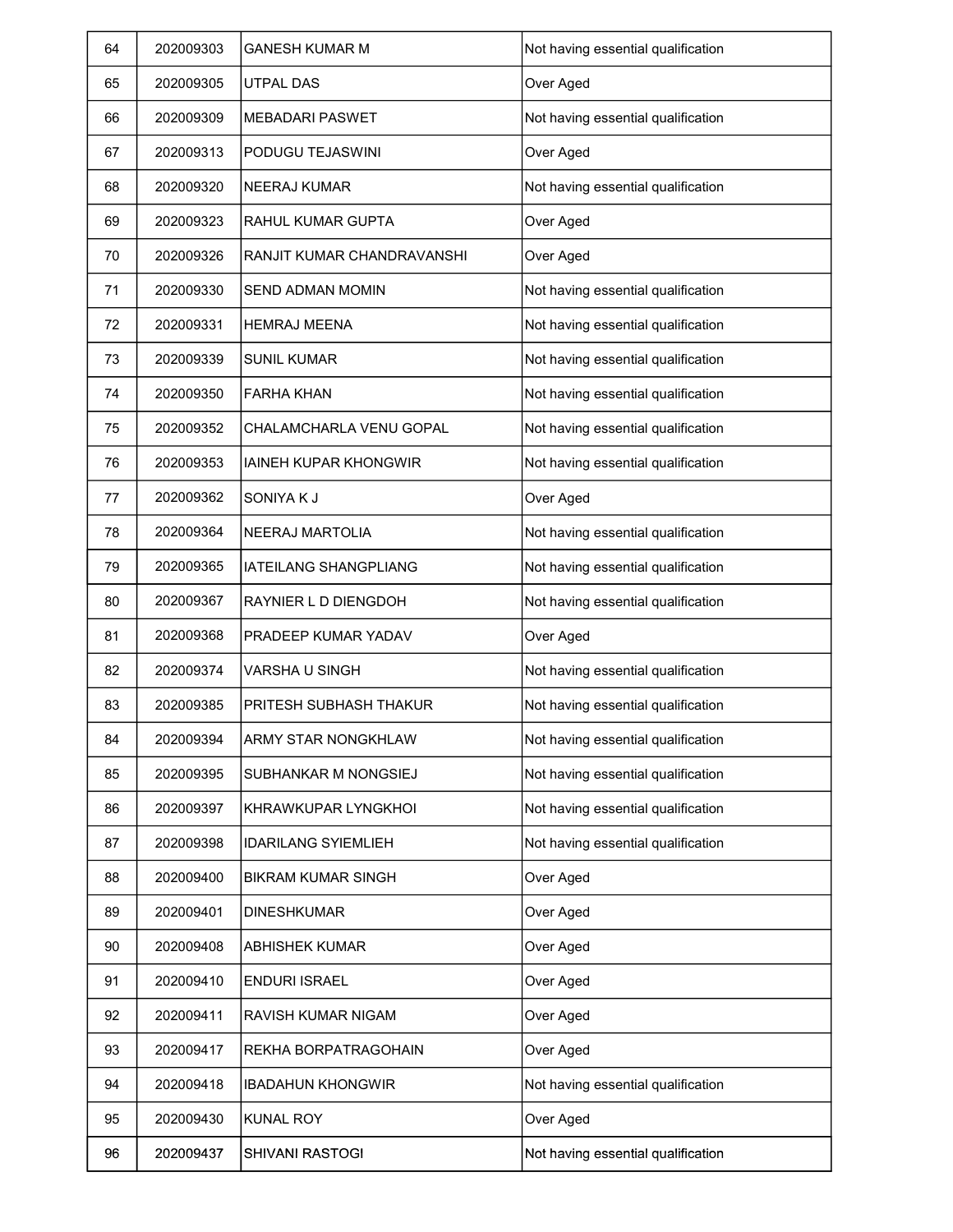| 97  | 202009439 | <b>TAPAN KUMAR SOREN</b>       | Not having essential qualification               |
|-----|-----------|--------------------------------|--------------------------------------------------|
| 98  | 202009454 | <b>ANGKITA BORAH</b>           | Over Aged                                        |
| 99  | 202009458 | AKOIJAM SONAM DEVI             | Over Aged                                        |
| 100 | 202009459 | <b>BANTEIBORLANG JAPANG</b>    | Not having essential qualification               |
| 101 | 202009461 | <b>B PRITHIVI RAJ</b>          | Not having essential qualification and Over Aged |
| 102 | 202009463 | NAOMI BAKOR KHARBYNGAR         | Not having essential qualification               |
| 103 | 202009474 | <b>JURI CHETIA</b>             | Over Aged                                        |
| 104 | 202009484 | <b>REIFFORD NONGBRI</b>        | Not having essential qualification               |
| 105 | 202009485 | EBED ADONAI ANDRONICUS CHULLAI | Not having essential qualification               |
| 106 | 202009491 | AVDHESH KUMAR SINGH            | Over Aged                                        |
| 107 | 202009498 | <b>JEREMIAH DYKES</b>          | Over Aged                                        |
| 108 | 202009507 | <b>CHANDAN KUMAR</b>           | Over Aged                                        |
| 109 | 202009516 | <b>VIANNY WAHLANG</b>          | Not having essential qualification               |
| 110 | 202009518 | PYNSHAIBORLANG A MARPNA        | Not having essential qualification               |
| 111 | 202009521 | JOHAN KEENAN THABAH            | Not having essential qualification               |
| 112 | 202009524 | DAMANBHA MARWEIN               | Not having essential qualification               |
| 113 | 202009528 | <b>ASHA RILYNE MARWEIN</b>     | Not having essential qualification               |
| 114 | 202009530 | ALEXANDRA JANE KHARPURI        | Not having essential qualification               |
| 115 | 202009535 | <b>SAHIBA KHAN</b>             | Not having essential qualification               |
| 116 | 202009538 | <b>BISWAJIT ROY</b>            | Over Aged                                        |
| 117 | 202009540 | KHILLARE AMOL                  | Over Aged                                        |
| 118 | 202009543 | SAURABH SHASHIKANT VINERKAR    | Not having essential qualification               |
| 119 | 202009552 | SAINKUPAR SAWIAN               | Not having essential qualification               |
| 120 | 202009554 | <b>CHERYL BERNICE POHRMEN</b>  | Not having essential qualification               |
| 121 | 202009558 | <b>GISTARGOOD KHARSATI</b>     | Not having essential qualification               |
| 122 | 202009572 | <b>HAZEL TERESA RYNJAH</b>     | Not having essential qualification               |
| 123 | 202009578 | JERRY FEBIAN DKHAR             | Not having essential qualification               |
| 124 | 202009587 | <b>SHIBA RYMBAI</b>            | Not having essential qualification               |
| 125 | 202009592 | <b>RILIS MARY SARIANG</b>      | Not having essential qualification               |
| 126 | 202009594 | <b>HEIPORMI KJAM</b>           | Over Aged                                        |
| 127 | 202009609 | LAIAHUN WAR                    | Not having essential qualification               |
| 128 | 202009612 | <b>BAKYRSIEW WANHAT</b>        | Not having essential qualification               |
| 129 | 202009621 | <b>WIDALA PDE</b>              | Not having essential qualification               |